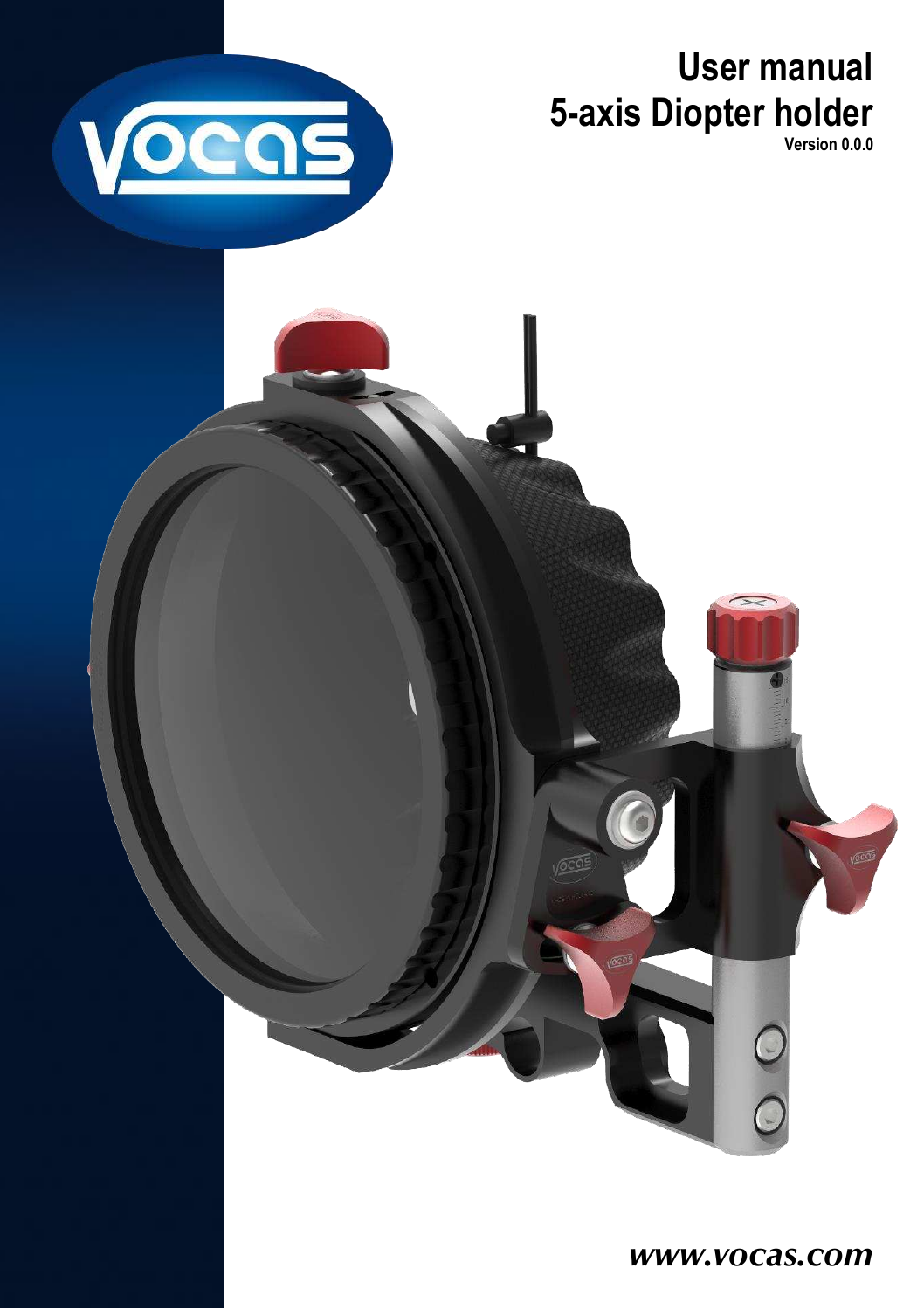# Index: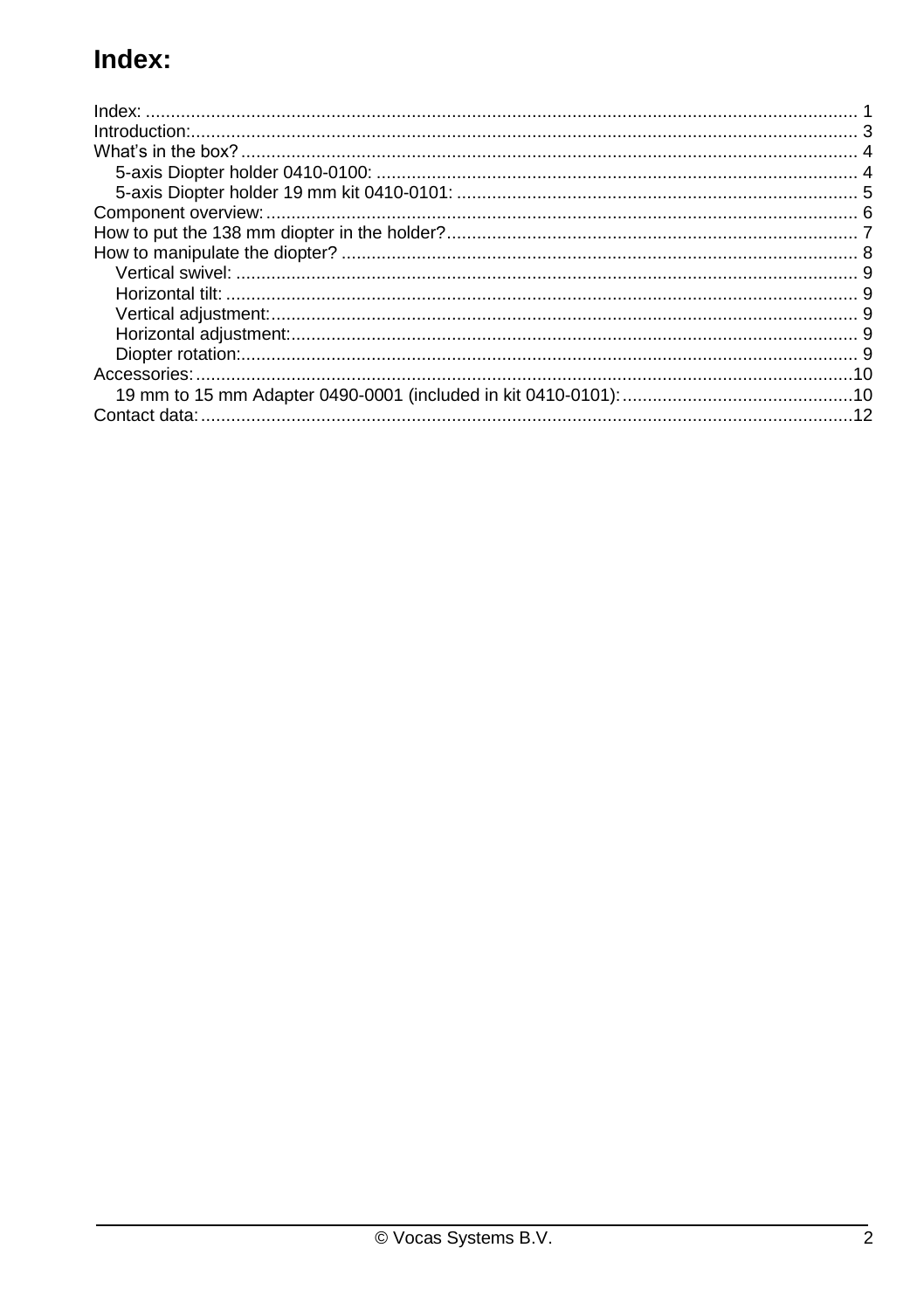## <span id="page-2-0"></span>**Introduction:**

Thank you for purchasing a Vocas product. You are now the owner of a 5-axis Diopter holder.

This diopter holder allows you to enhance your creativity and enables you to shoot that previously impossible shot with adjusted and / or multiple focus planes.

The Vocas 5-axis Diopter holder accepts any 138 mm diopter and, with its flexible cuff, will fit any lens while preventing stray light.

The diopter holder gives you the possibility to adjust the pitch, roll, yaw, vertical and horizontal shift. These axes can be changed independently and run through the optical axis, which means the diopter's position to the lens will not change while tilted, rolled or rotated.

More than 25 years of experience are part of this design and functionality.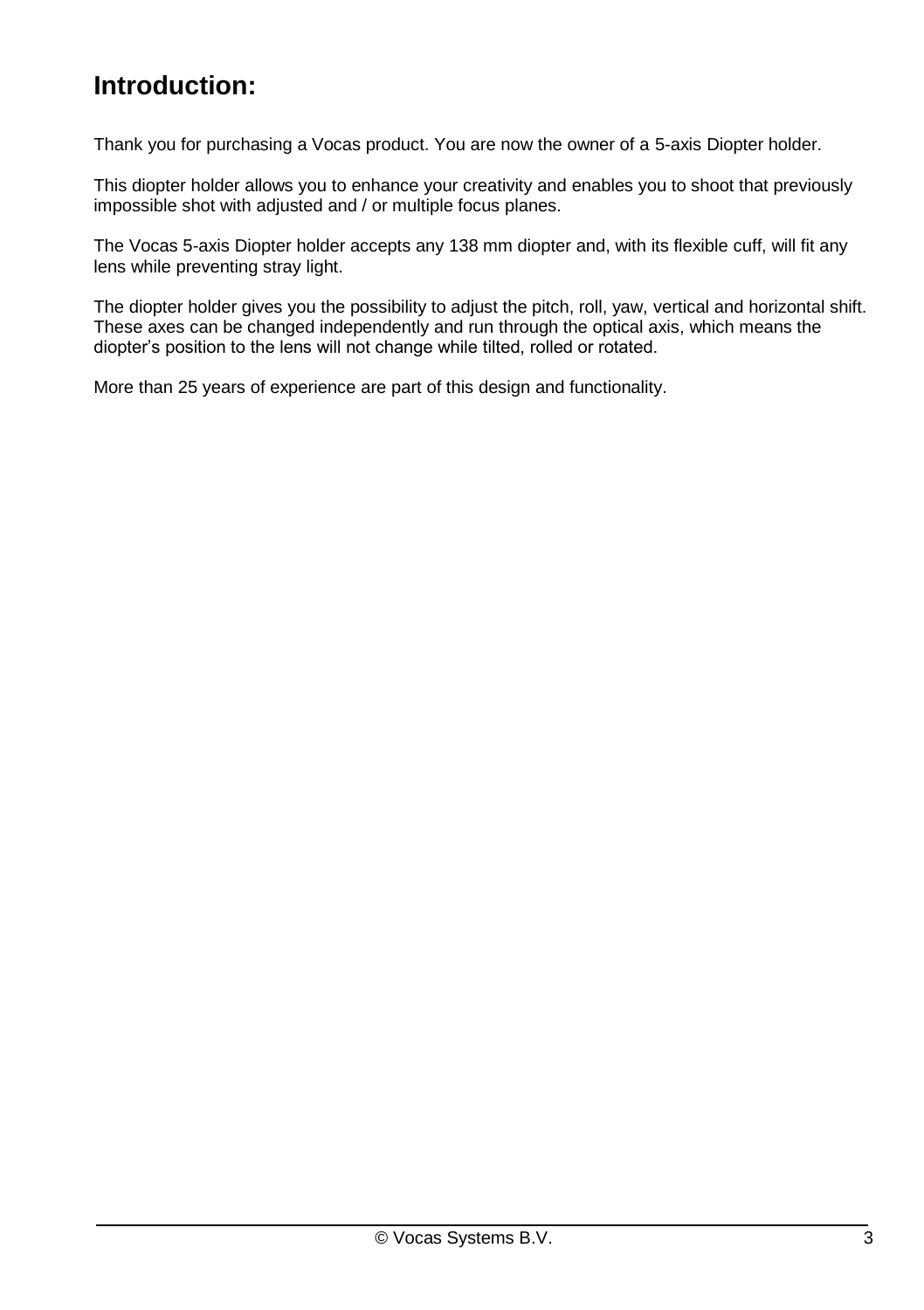## <span id="page-3-0"></span>**What's in the box?**

Each 5-axis Diopter holder is ready to use on 15 mm rails.

## <span id="page-3-1"></span>**5-axis Diopter holder 0410-0100**:

- 5-axis Diopter holder
- This manual

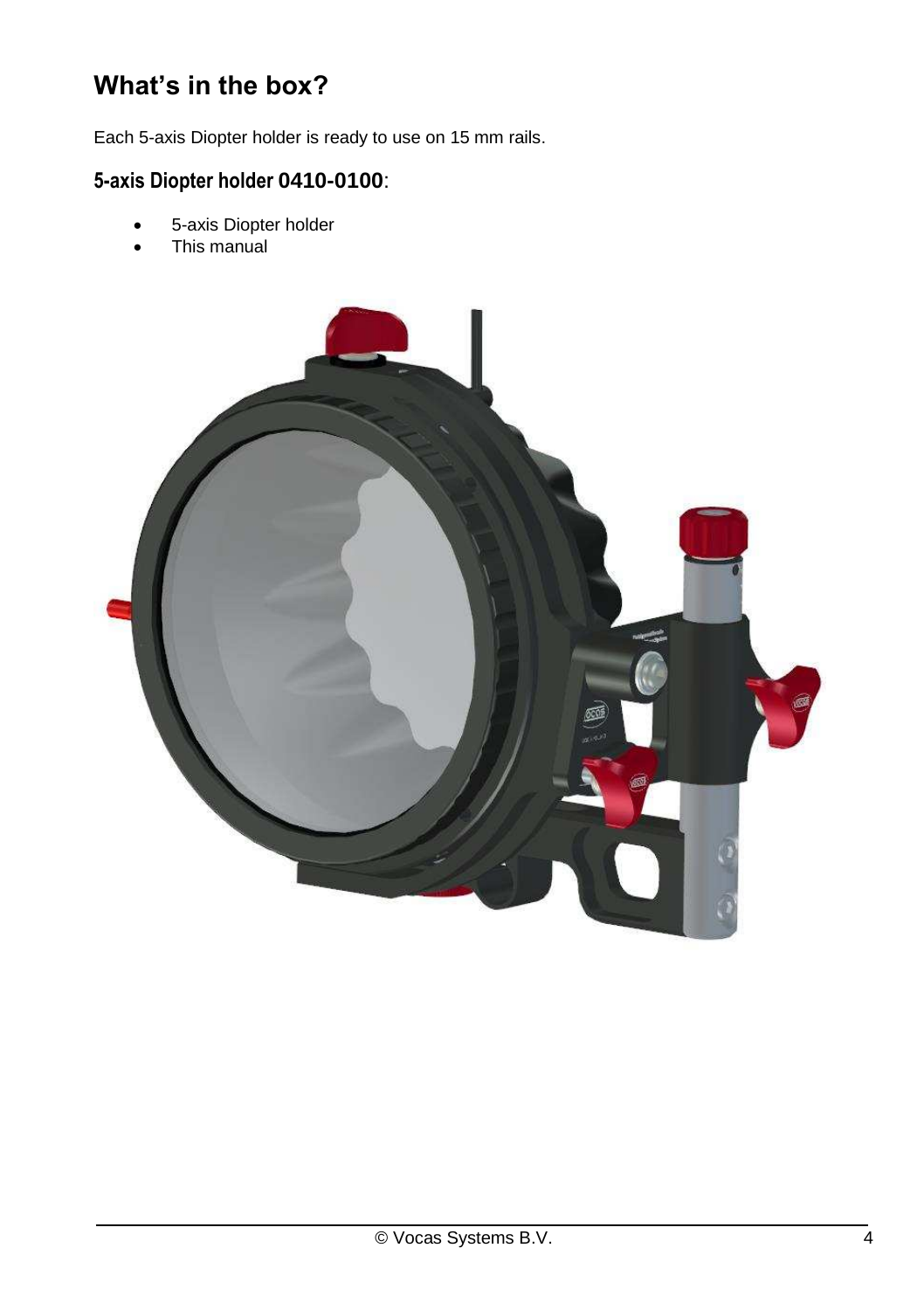## <span id="page-4-0"></span>**5-axis Diopter holder 19 mm kit 0410-0101**:

- 5-axis Diopter holder
- $\bullet$  19 mm to 15 mm Adapter (0490-0001)
- This manual

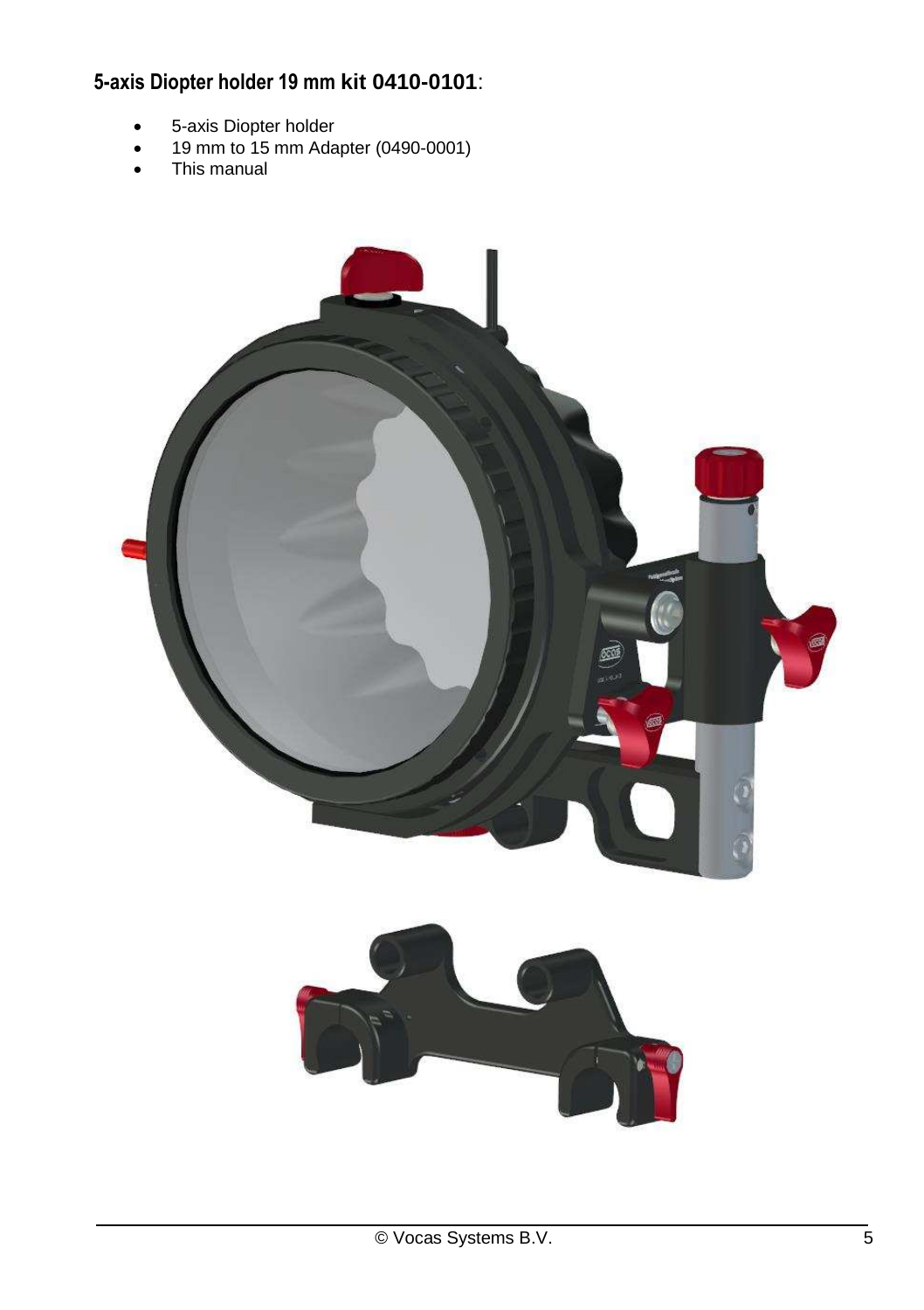## <span id="page-5-0"></span>**Component overview:**

(5-axis Diopter holder (0410-0100)

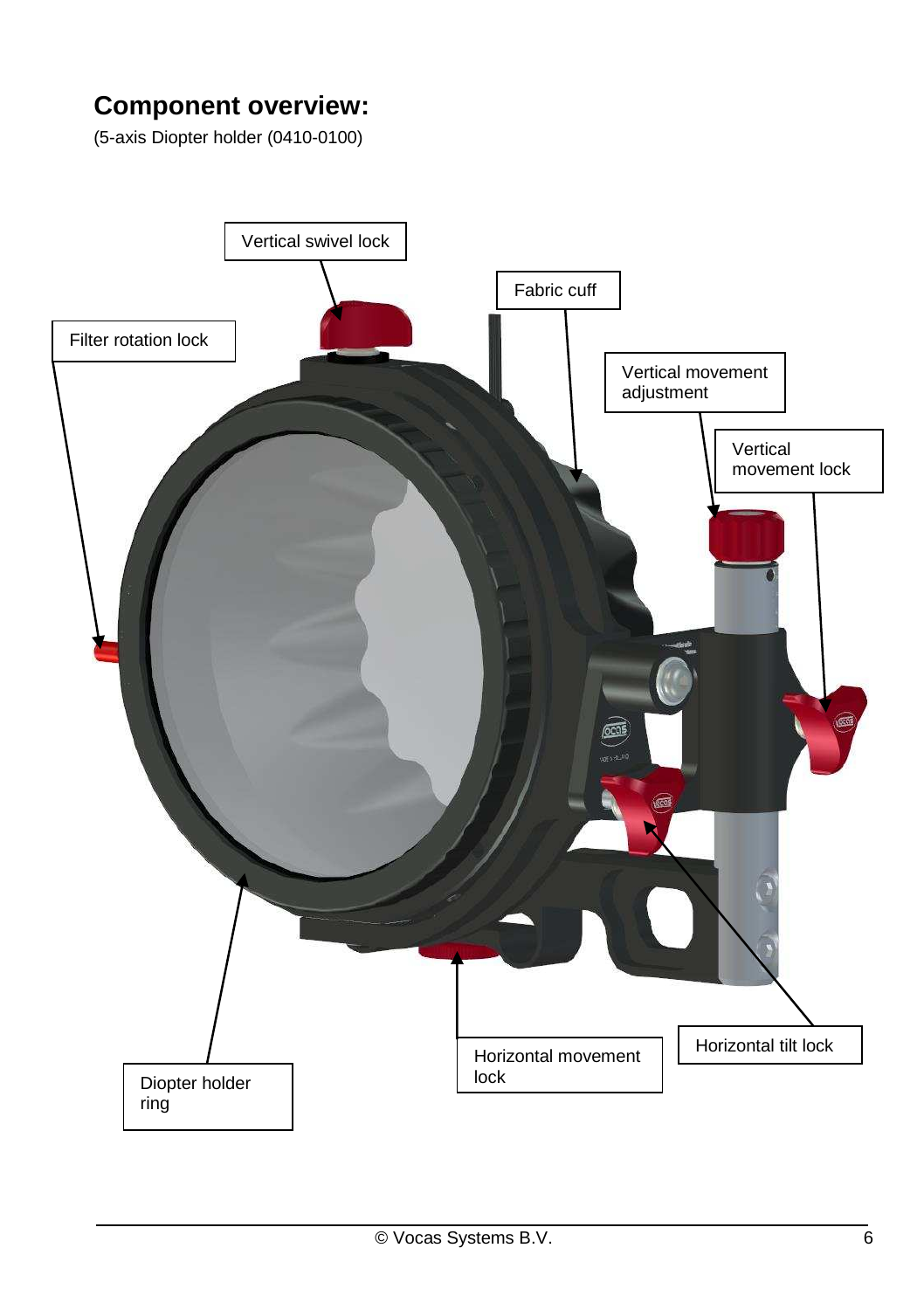## <span id="page-6-0"></span>**How to put the 138 mm diopter in the holder?**

- 1. Release the filter rotation lock (little red screw).<br>2. Pull the diopter holder ring out of the holder.
- 2. Pull the diopter holder ring out of the holder.
- 3. Unscrew the outer ring (3) from the inner ring (5).
- 4. Put the 138 mm diopter in the inner ring  $(5)$ .<br>5. Follow steps  $1 3$  in reverse order.
- Follow steps  $1 3$  in reverse order.

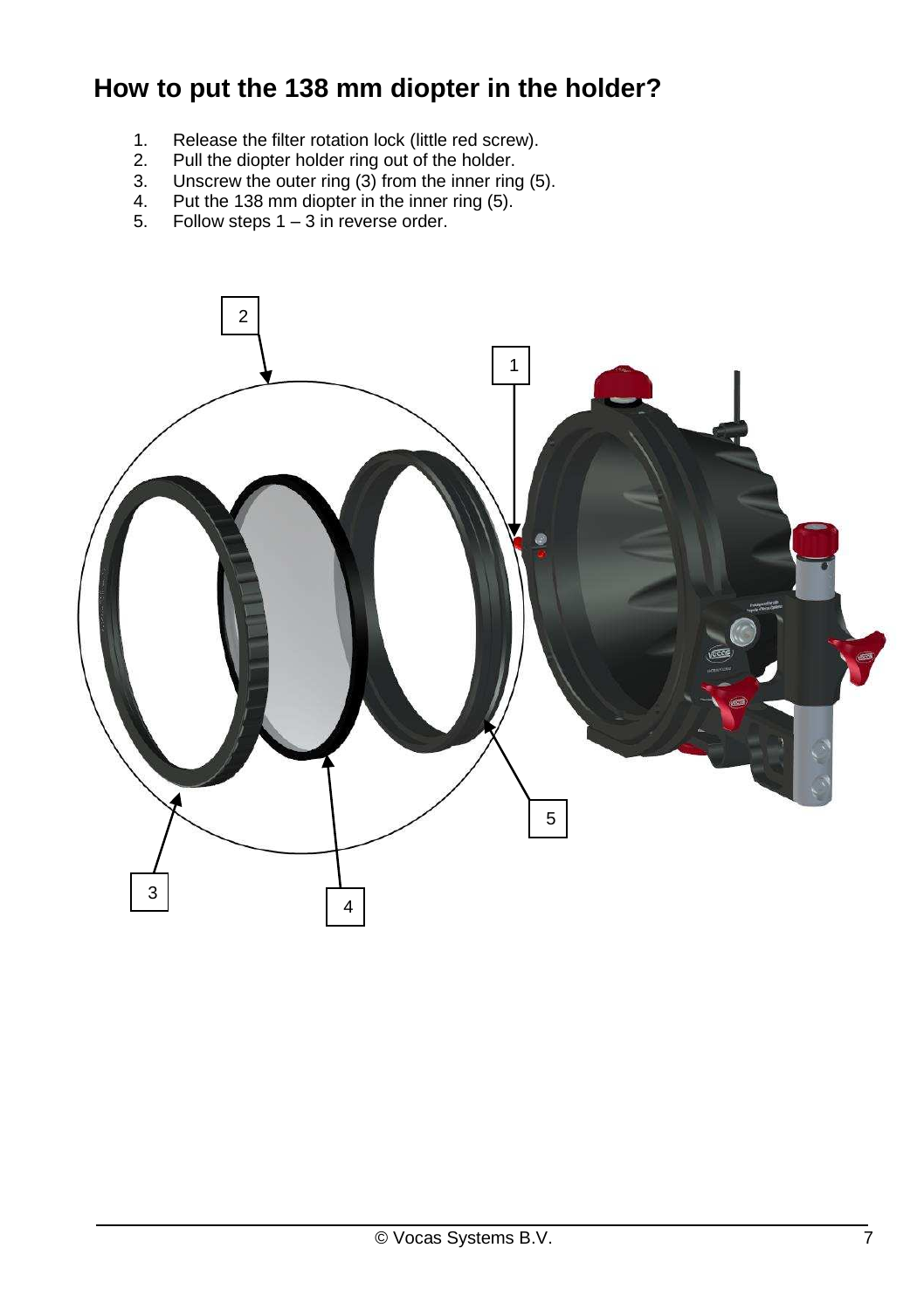# <span id="page-7-0"></span>**How to manipulate the diopter?**

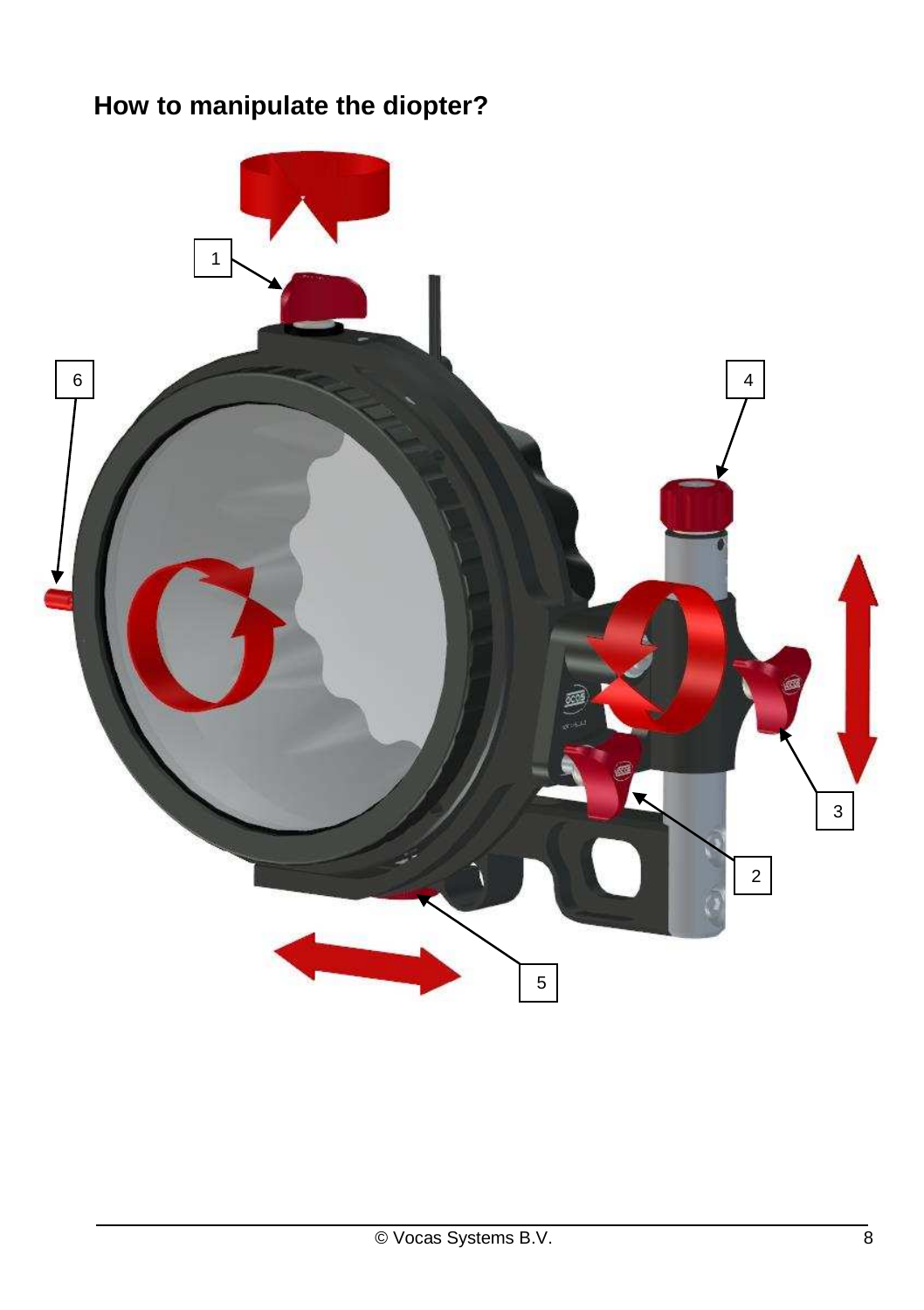#### <span id="page-8-0"></span>**Pitch adjustment:**

Release the red winged nut (1), to adjust the pitch of the diopter.

#### <span id="page-8-1"></span>**Roll adjustment:**

Release the red winged nut (2), to adjust the roll of the diopter.

#### <span id="page-8-2"></span>**Yaw adjustment:**

Release the red winged nut (5), to adjust the yaw of the diopter.

#### <span id="page-8-3"></span>**Height adjustment:**

Release the red winged nut (3), rotate knob (4) to adjust the height of the diopter.

#### <span id="page-8-4"></span>**Lateral adjustment:**

Release the red knob (6), to adjust the diopter laterally.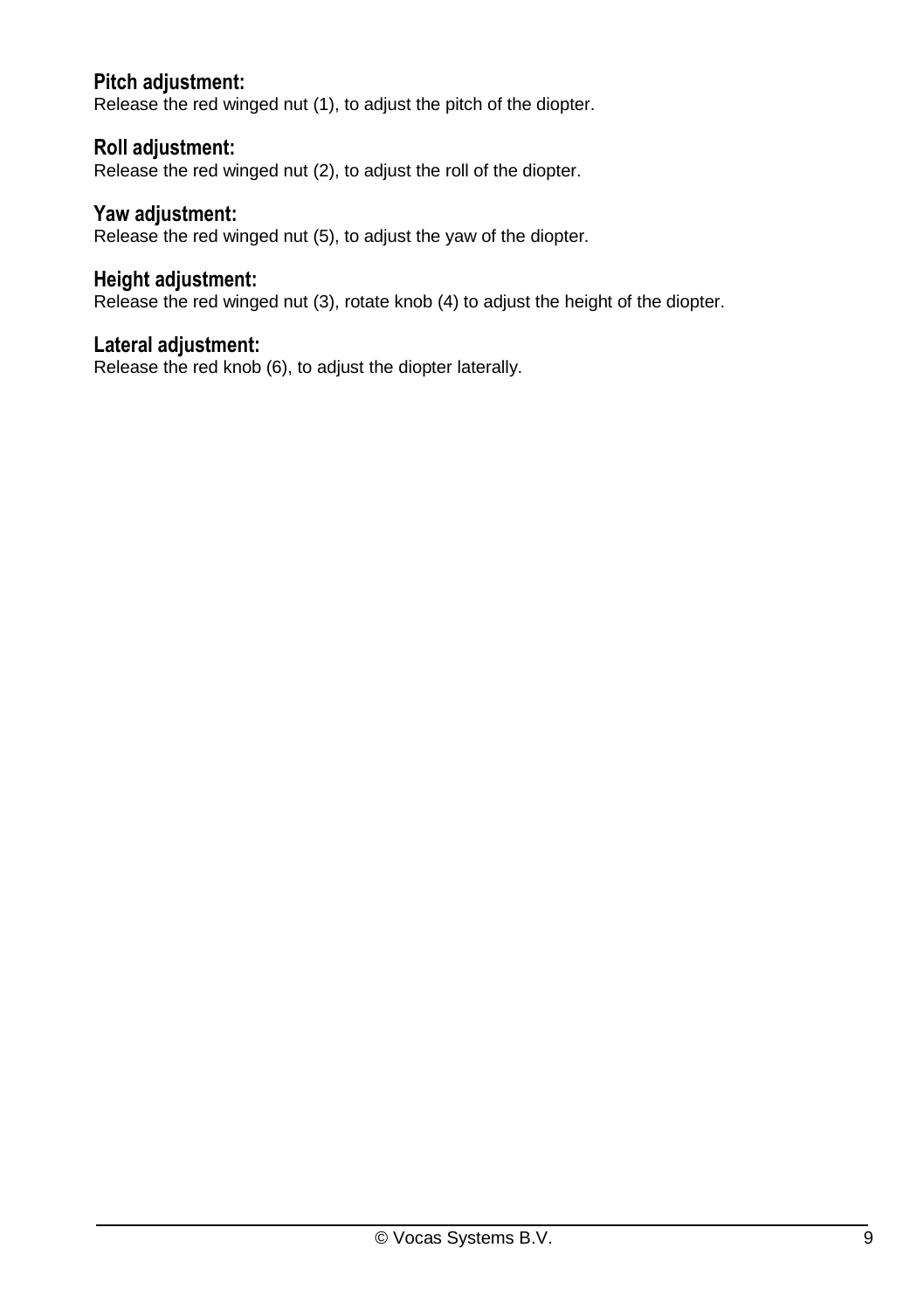# <span id="page-9-0"></span>**Accessories:**

### <span id="page-9-1"></span>**19 mm to 15 mm Adapter 0490-0001 (included in kit 0410-0101):**

If you want to use your 5-axis Diopter holder on 19 mm rails we recommend using this adapter.